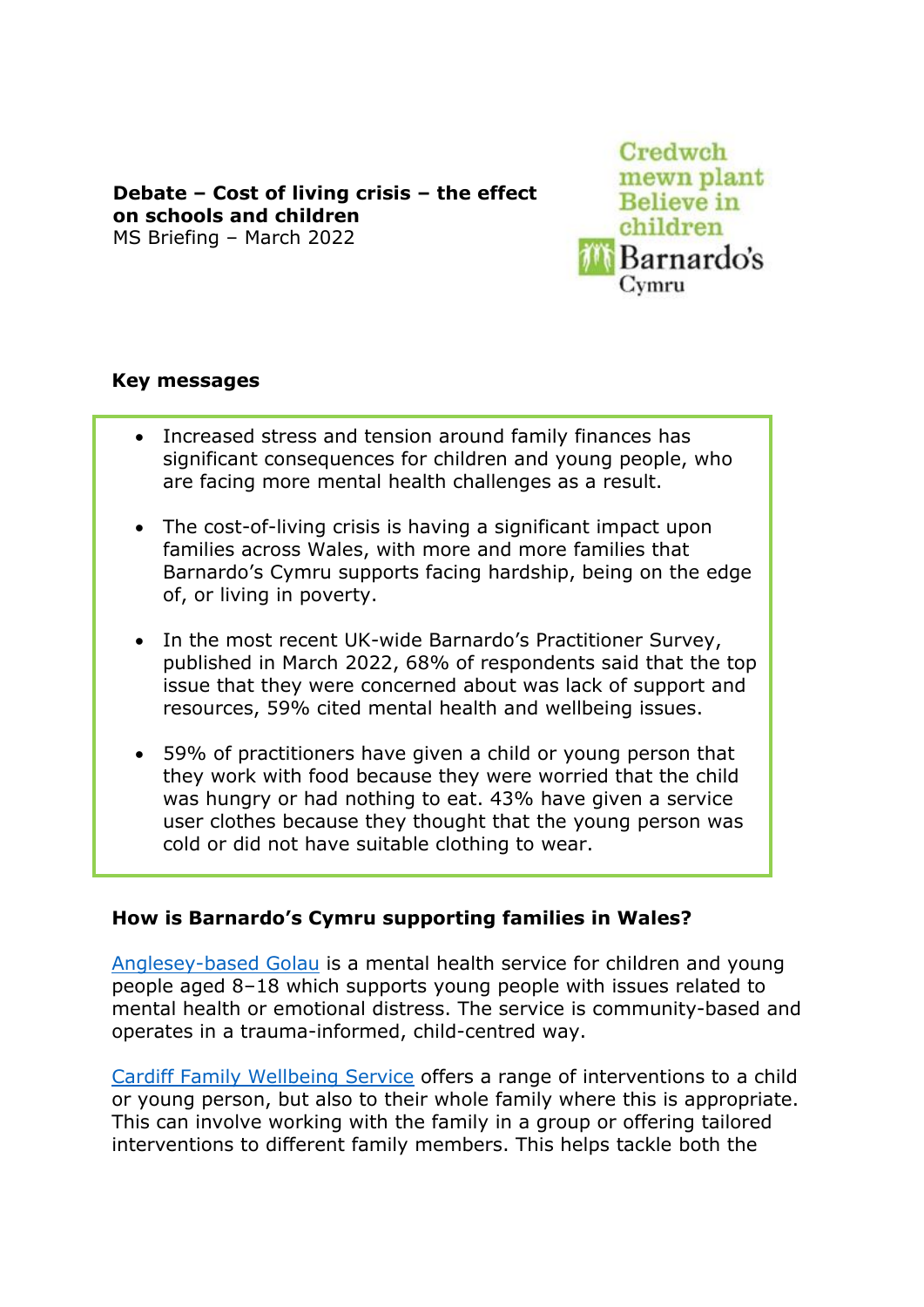challenges facing the young person, whilst also addressing the environment that the young person lives in.

[Beyond the Blue, Neath Port Talbot,](https://www.barnardos.org.uk/what-we-do/services/beyond-blue) provides a range of therapeutic interventions and counselling to children; young people aged 5 to 25 years as well as their parents on an individual, group and family basis.

The service will also provide support specific to loss, as in bereavement, parental separation, or parental imprisonment. The aim of the service is to improve the emotional health, wellbeing and resilience of individuals and enable them to better cope with the stresses and difficulties they may face.

## **Barnardo's Cymru priorities for Welsh Government:**

1. Invest in mental health support for the whole family The cost-of-living crisis is having a demonstrable impact on the whole family – with children and young people facing significant consequences.

Parents/carers who are facing financial challenges and uncertainty are parenting whilst carrying a huge burden, and children can pick up on this – whether parents/carers discuss these issues in front of children or not.

Providing a range of evidence-based, therapeutic support options to the whole family, we can tackle issues more holistically, and help the whole family recover and make changes that can prevent recurrence.

2. Expand free school meals to universal provision Welsh Government recently took the welcome step of committing to free school meals for all primary-aged pupils, as part of the Cooperation Agreement with Plaid Cymru. Whilst this will be an important move for many Welsh families, that are still thousands of young people attending secondary schools who will be ineligible. Barnardo's Cymru calls on Welsh Government to further extend provision and ensure that all school-aged children can benefit from a free, guaranteed meal.

3. Reduce the costs of school travel for vulnerable young people For certain groups of young people, travelling to school or college is more of a barrier than others. A group of young carers told Barnardo's that the only financial support they receive as young carers is their Educational Maintenance Allowance for attending college, but that £21 out of the £30 allowance is taken up by travel to college. Furthermore, when a young carer misses time in college due to their caring responsibilities, they are still penalised through their EMA. Barnardo's calls on Welsh Government to investigate free public transport for young people heading to and from education, and to remove penalisations that currently exist for young carers through the EMA scheme.